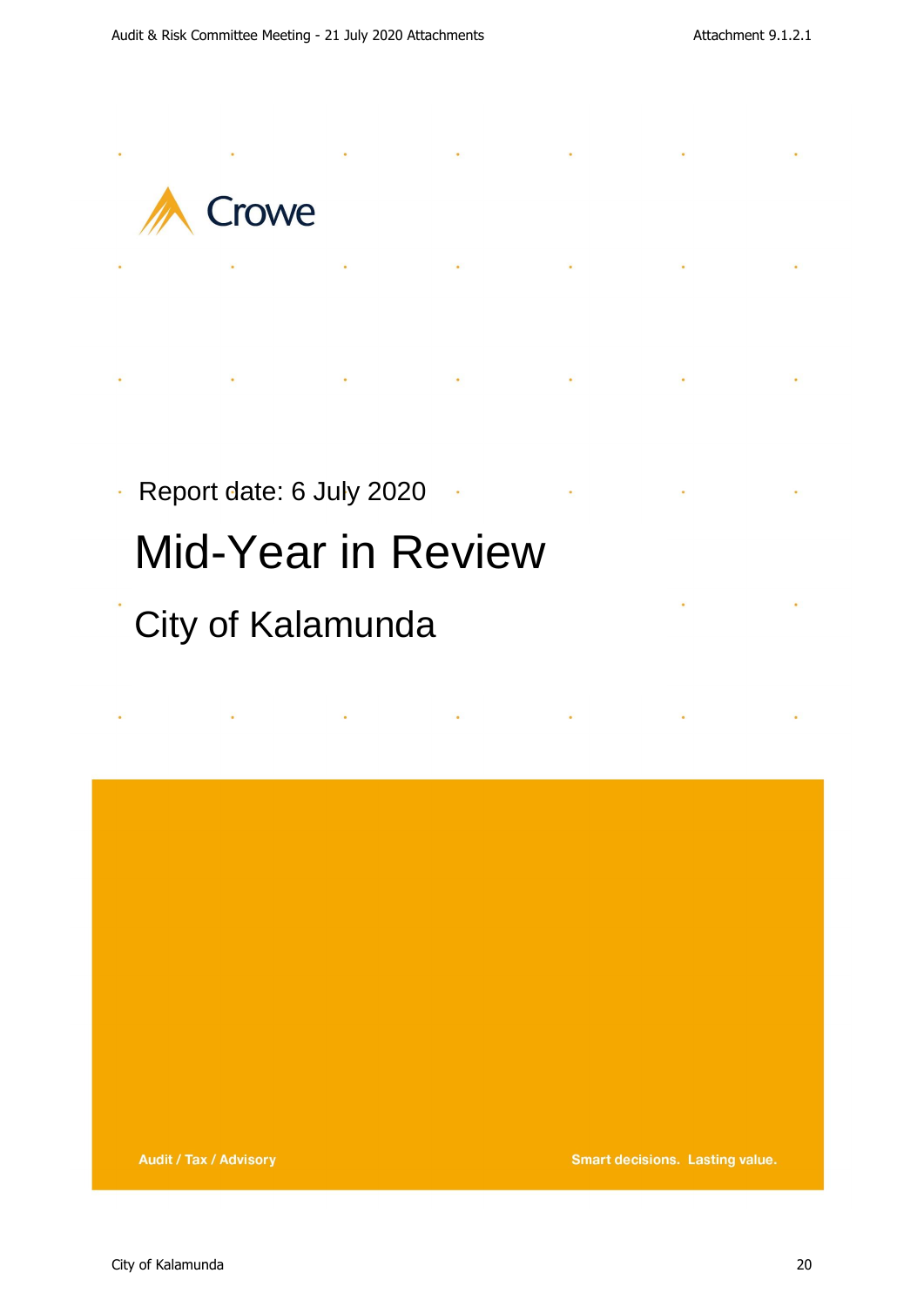The page is left blank deliberately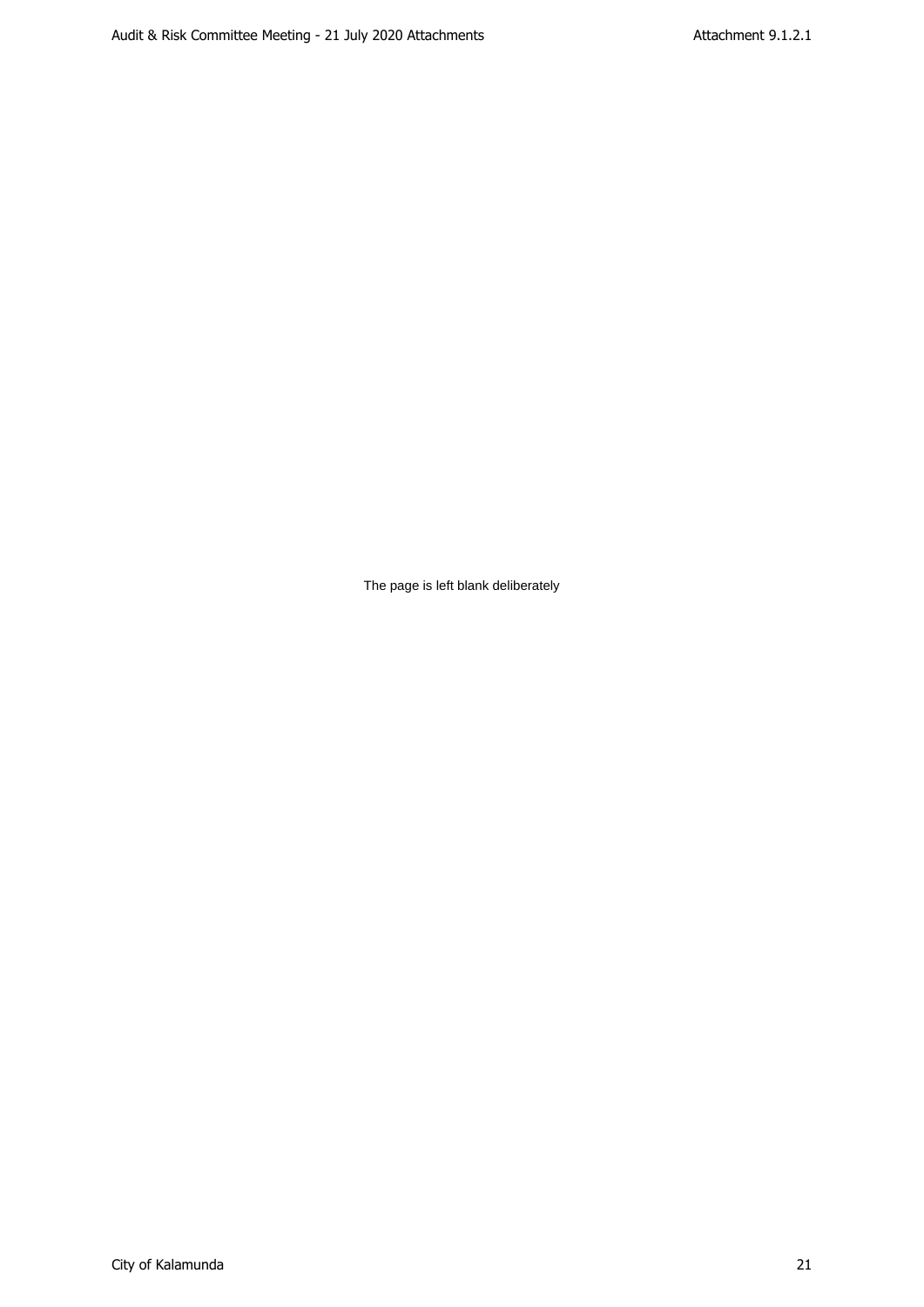Mid-year in Review City of Kalamunda  $\overline{1}$ **Table of Contents** 

C 2019 Findex (Aust) Pty Ltd

www.crowe.com.au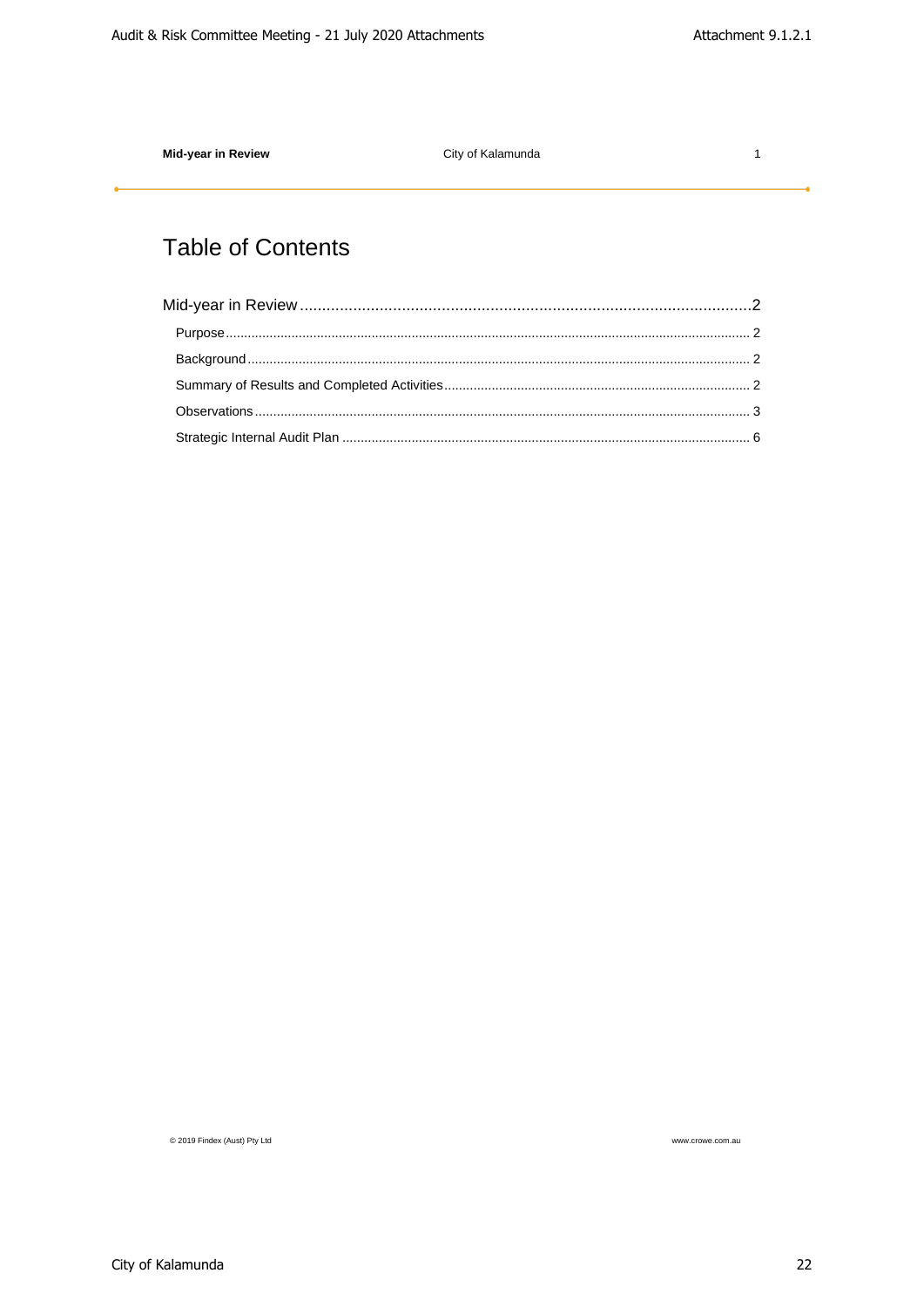<span id="page-3-0"></span>

| <b>Mid-year in Review</b> |               | City of Kalamunda |  |
|---------------------------|---------------|-------------------|--|
|                           |               |                   |  |
|                           |               |                   |  |
|                           |               |                   |  |
|                           | .<br>. .<br>- |                   |  |

# Mid-Year in Review

### Purpose

<span id="page-3-1"></span> $\bullet$ 

<span id="page-3-2"></span>The purpose of this report is to provide a high-level summary on the internal audit activities undertaken for the 2020 calendar year, to 30 June 2020.

#### **Background**

During the first half of the 2020 calendar year, we completed five (5) engagements. Three engagements formed part of 2019 internal audit plan and two engagements formed part of the 2020 internal audit plan. Other assistance we provided to the City included:

- Setting of the strategic internal audit plan for the year;
- Regular Management feedback meetings and progress on engagements;
- Attended and presented internal audit reports to the Audit & Risk Committee; and
- Client liaison and engagement.

## <span id="page-3-3"></span>Summary of Results and Completed Activities

The results of the completed internal audits are outlined below and on the following page.

**Table 1**

|                           | <b>Emergency</b><br><b>Management</b> | OH&S<br>(Part 1) | <b>Customer</b><br><b>Services</b> | <i><b>*CEO's</b></i><br><b>Credit Card</b> | *Review of<br><b>Financial</b><br><b>Controls</b> |  |
|---------------------------|---------------------------------------|------------------|------------------------------------|--------------------------------------------|---------------------------------------------------|--|
| <b>Findings (Table 1)</b> |                                       |                  |                                    |                                            |                                                   |  |
| <b>Extreme</b>            |                                       |                  |                                    |                                            |                                                   |  |
| <b>High</b>               |                                       |                  |                                    |                                            |                                                   |  |
| <b>Moderate</b>           | 3                                     |                  |                                    |                                            |                                                   |  |
| Low                       |                                       |                  |                                    |                                            |                                                   |  |

**\*Part of the 2020 Internal Audit Plan**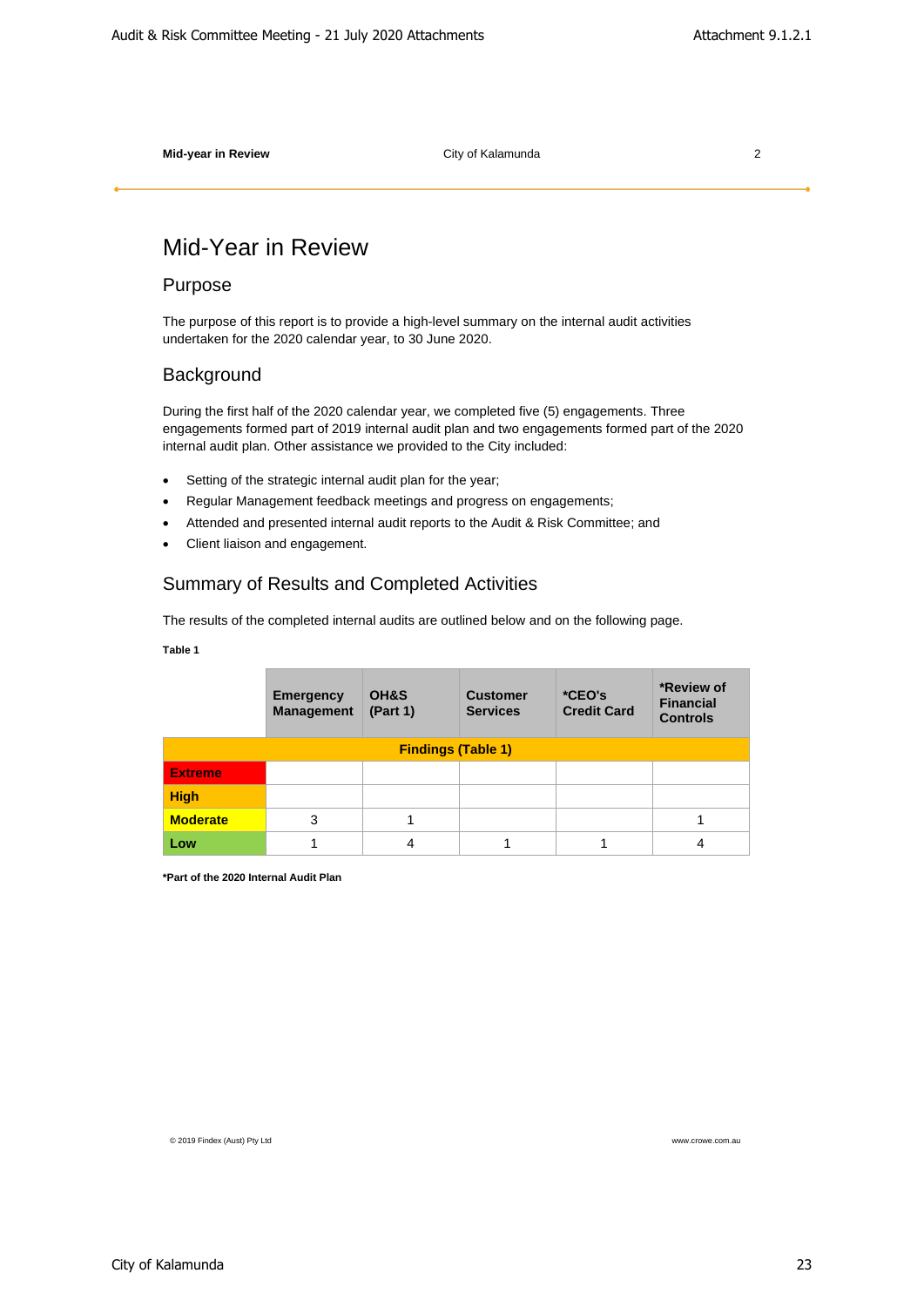

#### <span id="page-4-0"></span>**Observations**

#### Themes of findings

From the internal audits completed during the year, we identified some positive findings as well as opportunities for improvement across a number of areas.

We have identified the following themes on the basis of findings having a similar root cause and/or the issue was observed recurring in more than one auditable area.

A brief overview of the themes and our observations is summarised below.

#### Positive observations

| <b>Theme</b>                               | <b>Observations</b>                                                                                                                                 |  |
|--------------------------------------------|-----------------------------------------------------------------------------------------------------------------------------------------------------|--|
| <b>Relationship with Internal Auditors</b> | Management was comfortable seeking out Internal<br>$\bullet$<br>Audit for advice and consultation on matters with<br>internal control implications. |  |
| <b>Role Accountability</b>                 | Senior staff members are cognisant of their<br>$\bullet$<br>responsibility and accept the need for controls and<br>accountability.                  |  |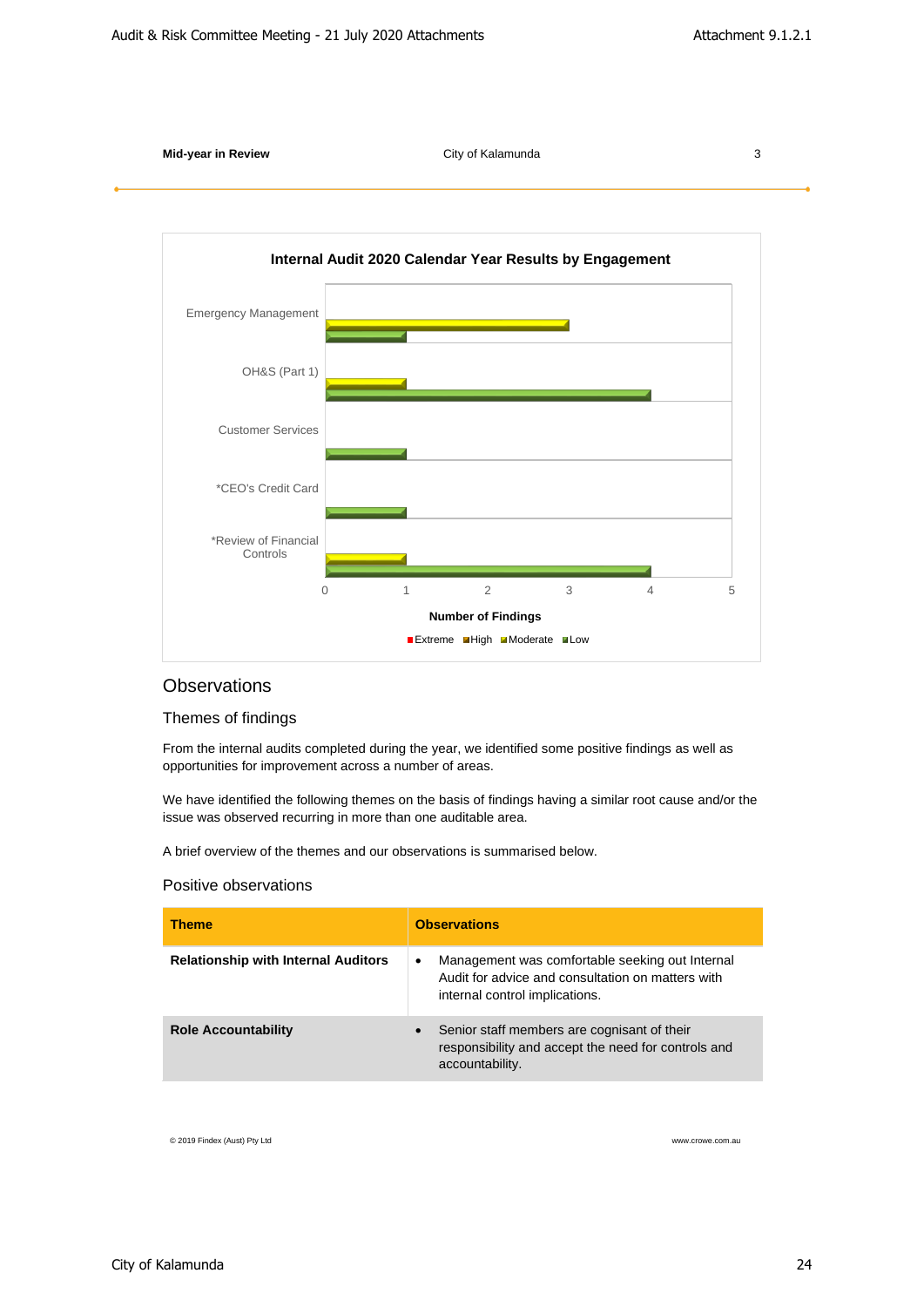**Mid-year in Review <br>
A** City of Kalamunda **1988** 

| <b>Theme</b>             | <b>Observations</b>                                                                                                                                                                     |  |  |
|--------------------------|-----------------------------------------------------------------------------------------------------------------------------------------------------------------------------------------|--|--|
| Internal Audit Program   | Management actively participate in the internal audit<br>٠<br>program and work collaboratively with Internal Audit to<br>address issues raised.                                         |  |  |
| <b>Customer Focus</b>    | A customer-centric culture exists whereby staff<br>$\bullet$<br>maintain a high-level of standards to provide<br>customers with a quality service and achieve a<br>positive experience. |  |  |
| <b>Corporate Culture</b> | Staff generally take ownership of their areas and are<br>٠<br>supportive of each another.                                                                                               |  |  |

#### Internal Audit issues identified

**Please note that these observations were made at the time when the internal audits were conducted.**

| <b>Theme</b>                          | <b>Observations</b>                                                                                                                                                                                                                                                                                                                                                |
|---------------------------------------|--------------------------------------------------------------------------------------------------------------------------------------------------------------------------------------------------------------------------------------------------------------------------------------------------------------------------------------------------------------------|
| <b>Policy Framework</b>               | Certain City Strategies are either not in place or<br>٠<br>regularly updated<br>Limited or no policies and procedures within certain<br>$\bullet$<br>business streams<br>Current policies and procedures not regularly updated<br>$\bullet$<br>Policies and procedures in draft format not reviewed,<br>$\bullet$<br>approved and implemented timeously/or at all. |
| <b>Internal Control</b>               | Monitoring, detective and compliance controls could<br>be strengthened                                                                                                                                                                                                                                                                                             |
| <b>Records Management</b>             | Evidence records not regularly maintained<br>٠                                                                                                                                                                                                                                                                                                                     |
| <b>Emergency Management</b>           | Certain emergency management equipment requires<br>updating<br>Regular emergency management drills to be<br>performed                                                                                                                                                                                                                                              |
| <b>Occupation Health &amp; Safety</b> | An annual work plan to be implemented<br>٠<br>Inclusion of OH&S induction training to all new<br>$\bullet$<br>employees<br>Workstation assessments to be performed                                                                                                                                                                                                 |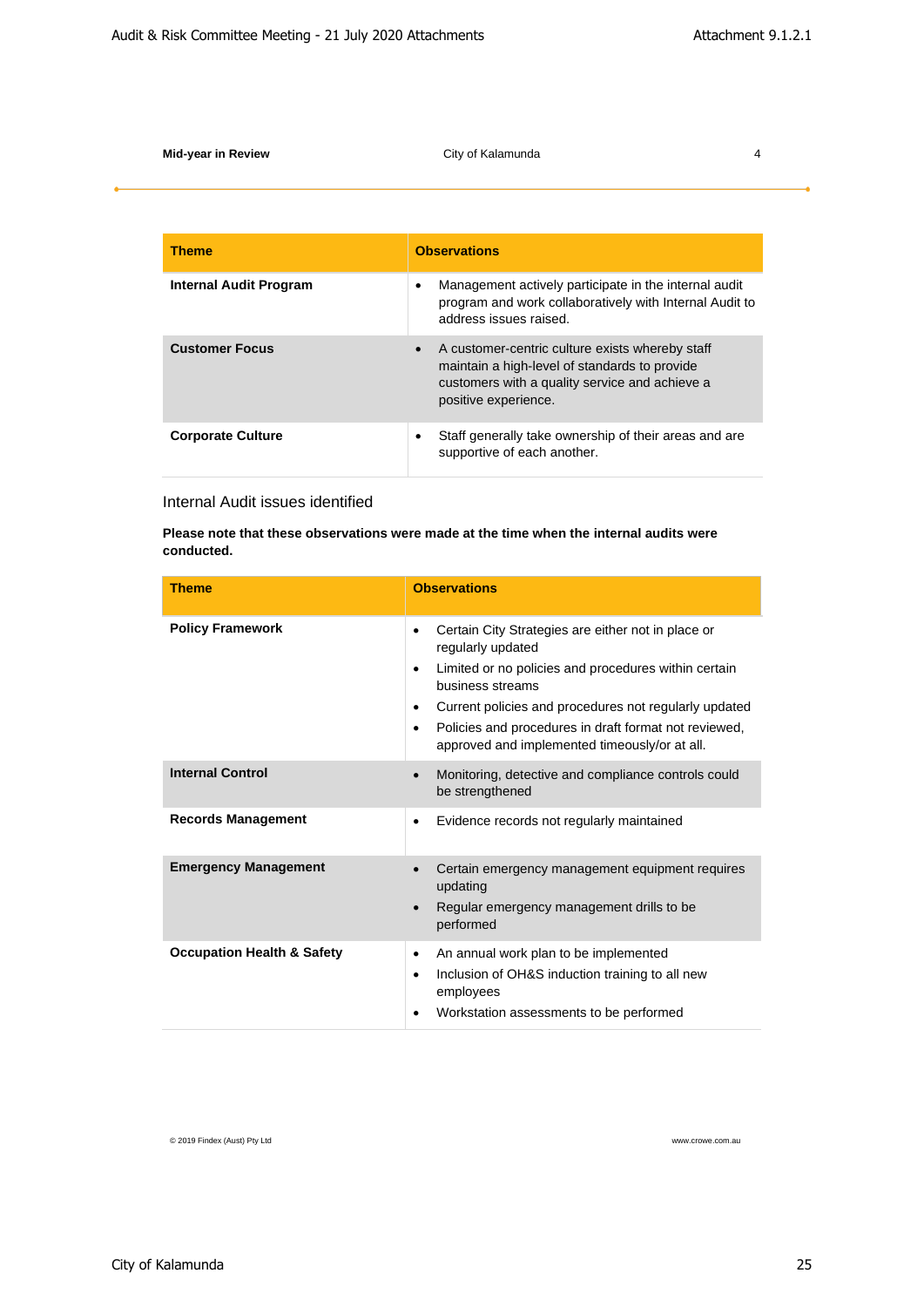| <b>Mid-year in Review</b> | City of Kalamunda | 5. |
|---------------------------|-------------------|----|
|                           |                   |    |
|                           |                   |    |
| Recommendations           |                   |    |

The following graph provides a high-level overview of the number of recommendations for each internal audit.

NB: Each finding identified in our reports may have a number of associated recommendations. For example, in the Financial Controls review, 5 findings were identified (**Refer Table 1**) that resulted in 10 recommendations (**Refer Table 2**).

**Table 2**

k



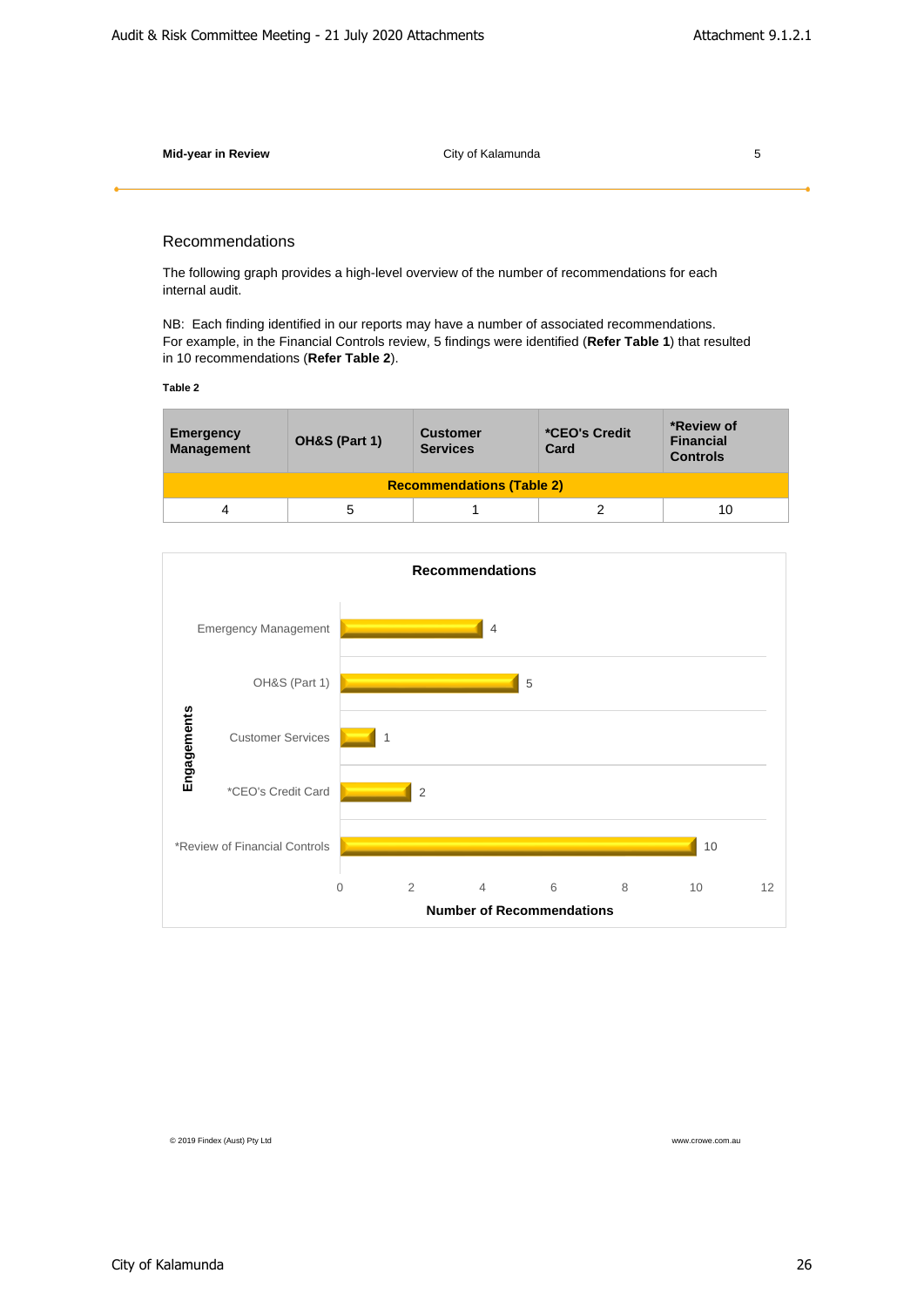<span id="page-7-0"></span>**Mid-year in Review <b>City of Kalamunda** 6 Strategic Internal Audit Plan

The table below details the internal audits still to be completed as per the three-year Strategic Internal Audit Plan approved by Council:

| <b>Auditable Area</b>                      | <b>Division</b>           | <b>Type of Audit</b>                                                          |
|--------------------------------------------|---------------------------|-------------------------------------------------------------------------------|
| <b>Business Unit Review</b>                | All                       | Performance                                                                   |
| Assets Management                          | <b>Asset Services</b>     | Performance<br>$\bullet$<br>Compliance<br>$\bullet$<br>Financial<br>$\bullet$ |
| Project Management                         | <b>Asset Services</b>     | Performance<br>$\bullet$<br>Compliance<br>Financial                           |
| <b>Fleet Management</b>                    | <b>Asset Services</b>     | Performance<br>$\bullet$<br>Compliance<br>$\bullet$<br>Financial<br>$\bullet$ |
| <b>Waste Transfer Station</b>              | <b>Asset Services</b>     | Performance<br>Compliance<br>$\bullet$                                        |
| Advocacy                                   | CEO                       | Performance<br>$\bullet$<br>Compliance<br>٠                                   |
| <b>Elected Members</b><br>Administration   | CEO                       | Performance<br>Compliance                                                     |
| Policies and Procedures<br>(Phase 1 & 2)   | CEO                       | Compliance<br>٠                                                               |
| <b>Advisory Committee</b>                  | CEO                       | Performance<br>$\bullet$                                                      |
| <b>Workforce Planning</b>                  | CEO                       | Performance<br>$\bullet$                                                      |
| <b>Employee Relations</b>                  | CEO                       | Performance<br>Compliance                                                     |
| Occupational Health and<br>Safety (Part 2) | CEO                       | Compliance<br>$\bullet$                                                       |
| <b>Contract Management</b>                 | <b>Corporate Services</b> | Performance<br>$\bullet$<br>Compliance<br>$\bullet$<br>Financial<br>$\bullet$ |
| Procurement & Tendering                    | <b>Corporate Services</b> | Compliance<br>$\bullet$<br>Financial<br>$\bullet$                             |
| <b>Business Continuity</b><br>Planning     | <b>Corporate Services</b> | Performance<br>Compliance                                                     |